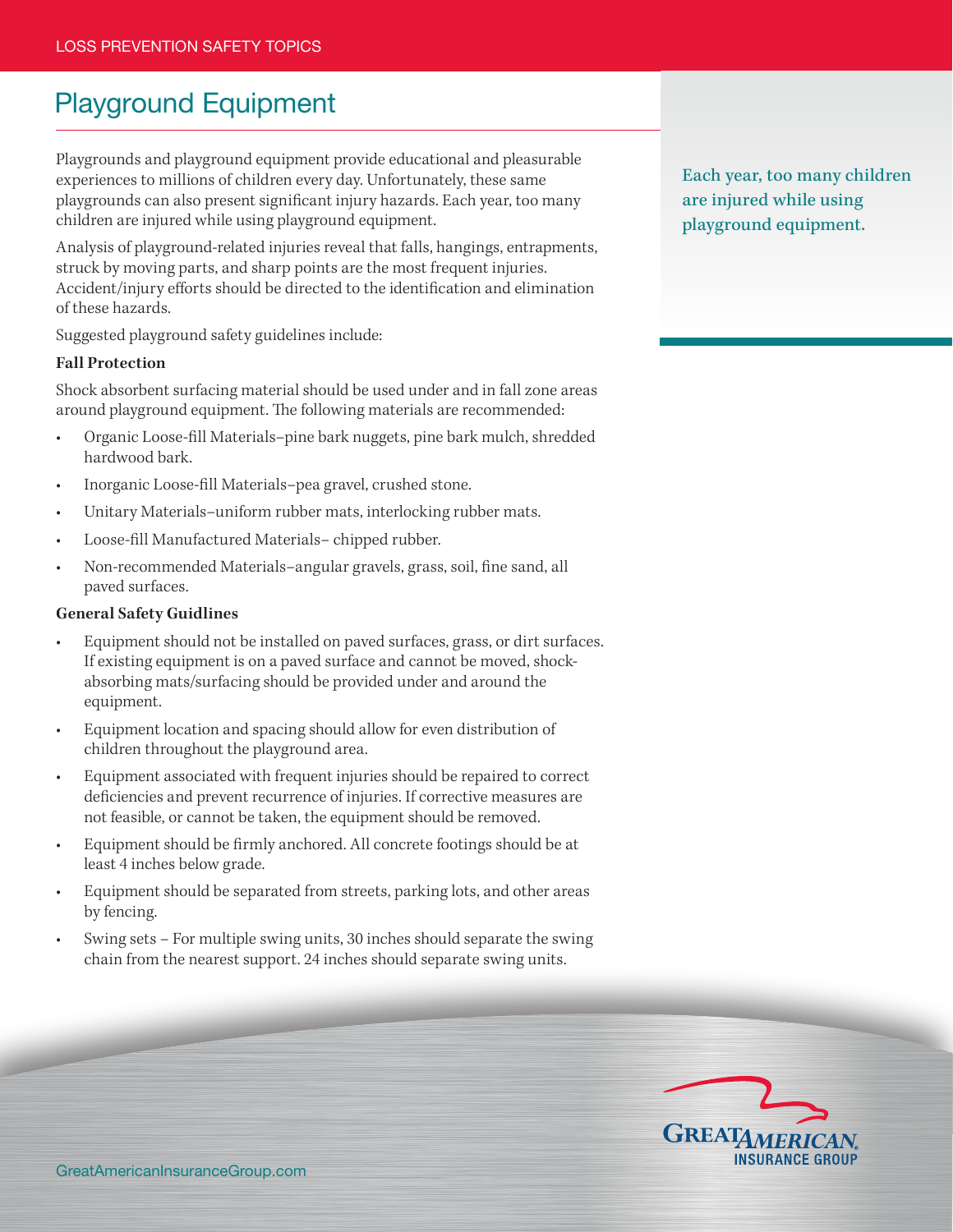Swing seats should be rubber or canvas. Steel, wood, and hard plastic should be avoided.

- Cable ropes, wires and other obstructions between pieces of equipment should be removed.
- Slip resistant surfaces should be applied/ installed on all climbing equipment, gripping, and step components.maintenance, renovations, or erosion from air streams.
- Wooden equipment should receive special attention to control loose/ protruding nuts and bolts, rough edges, sharp corners, and splinters. Nailed equipment is not recommended.
- Good housekeeping should be maintained; glass, metal, and trash should be cleaned up and removed prior to the beginning of school day.
- Playground equipment should be used by children under adult supervision (i.e. in the presence of a trained playground aid or supervisor).
- Emergency numbers should be posted in a central location.

### **Inspection and Maintenance**

Playground equipment and area should be inspected daily and all deficiencies repaired promptly. Specific conditions which should be eliminate/repaired include:

- Tripping hazards–rocks, tree roots, depressions or low containment structures, which must be at least 6 inches above the surface so as to be visible.
- Equipment components that are bent, cracked, rusted, or warped.
- Open or deformed "S" hooks, links, rungs, shackles.
- Worn swing seats and chains.
- Damaged, loose, or missing swing seats. Metal swing seats should be replaced with plastic compound material.
- Broken or damaged anchors and supports.
- Damaged-exposed concrete anchors, which must be at least four inches below grade.
- Accessible sharp edges, bolts, fasteners, and protrusions.
- Uncapped, exposed tube endings.
- Cracked or splintered wood.
- Worn bearings.
- Broken or missing rails, rungs, seats, steps.
- Loose nuts and bolts.
- Areas of poor drainage